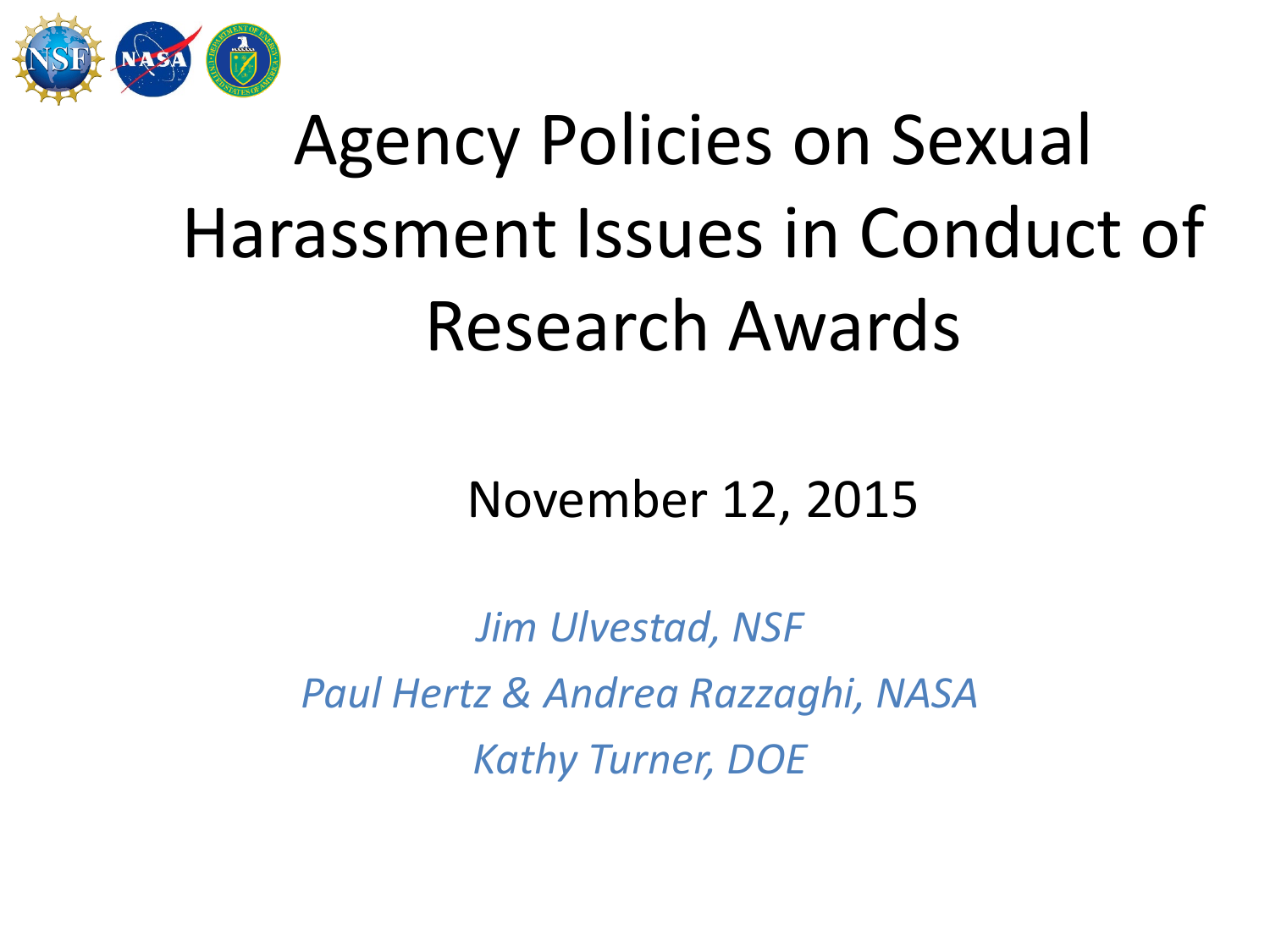

#### Introduction

- **If Issue of sexual harassment at universities and/or** federal research centers is not within the charge of the AAAC
- **In light of recent events, the AAAC has asked for a** presentation on agency policies and practices
- **Agencies have compiled a joint presentation in** response to AAAC request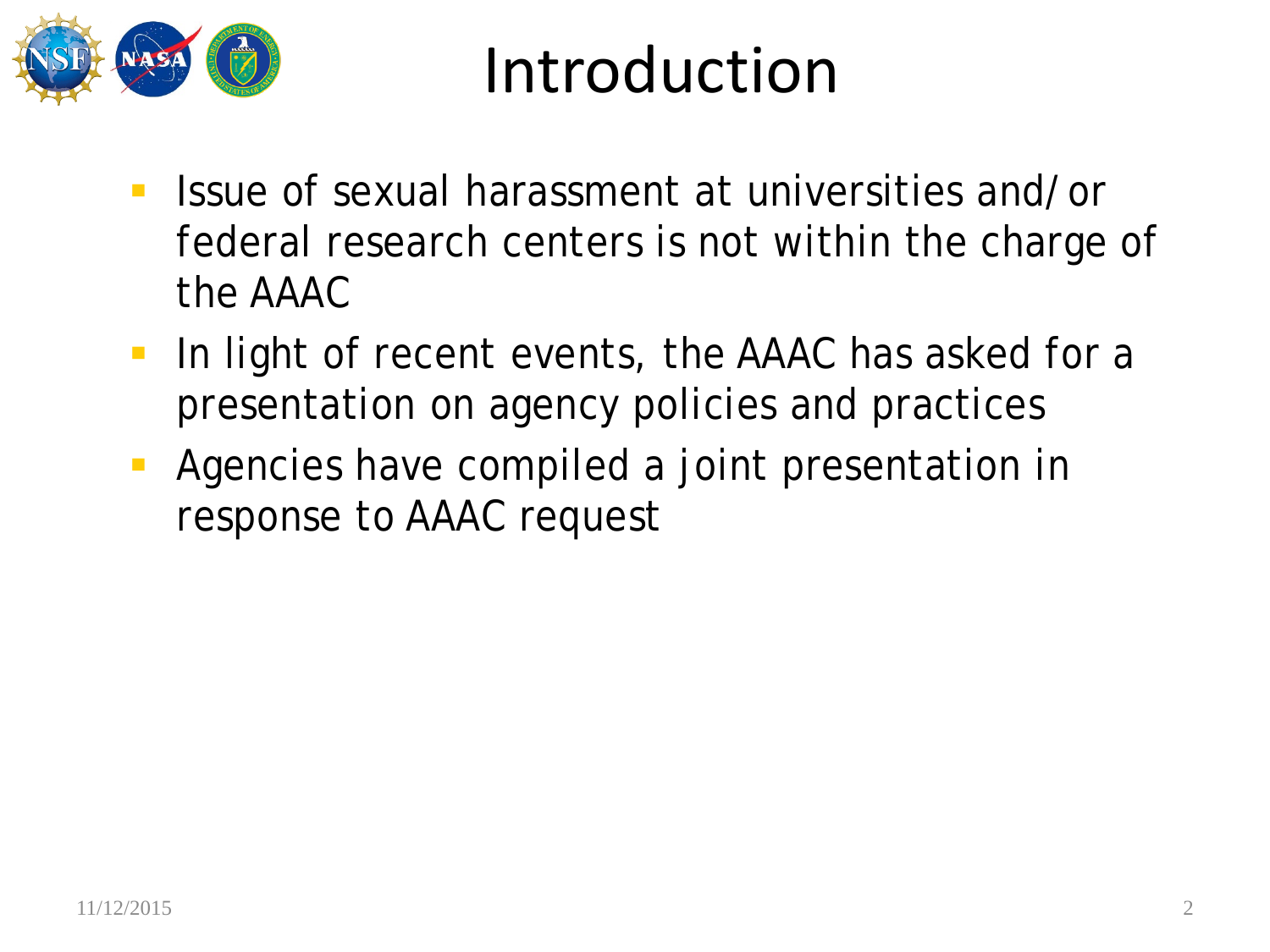

### Administration Initiative

- **In January 2014, President Obama established the** White House Task Force to Protect Students from Sexual Assault
	- First task force report, **Not Alone**, was released in April 2014
	- Established **Not Alone** web site, containing information and "resources on how to prevent and respond to sexual assault on college and university campuses and in our schools"

<https://www.whitehouse.gov/1is2many/notalone>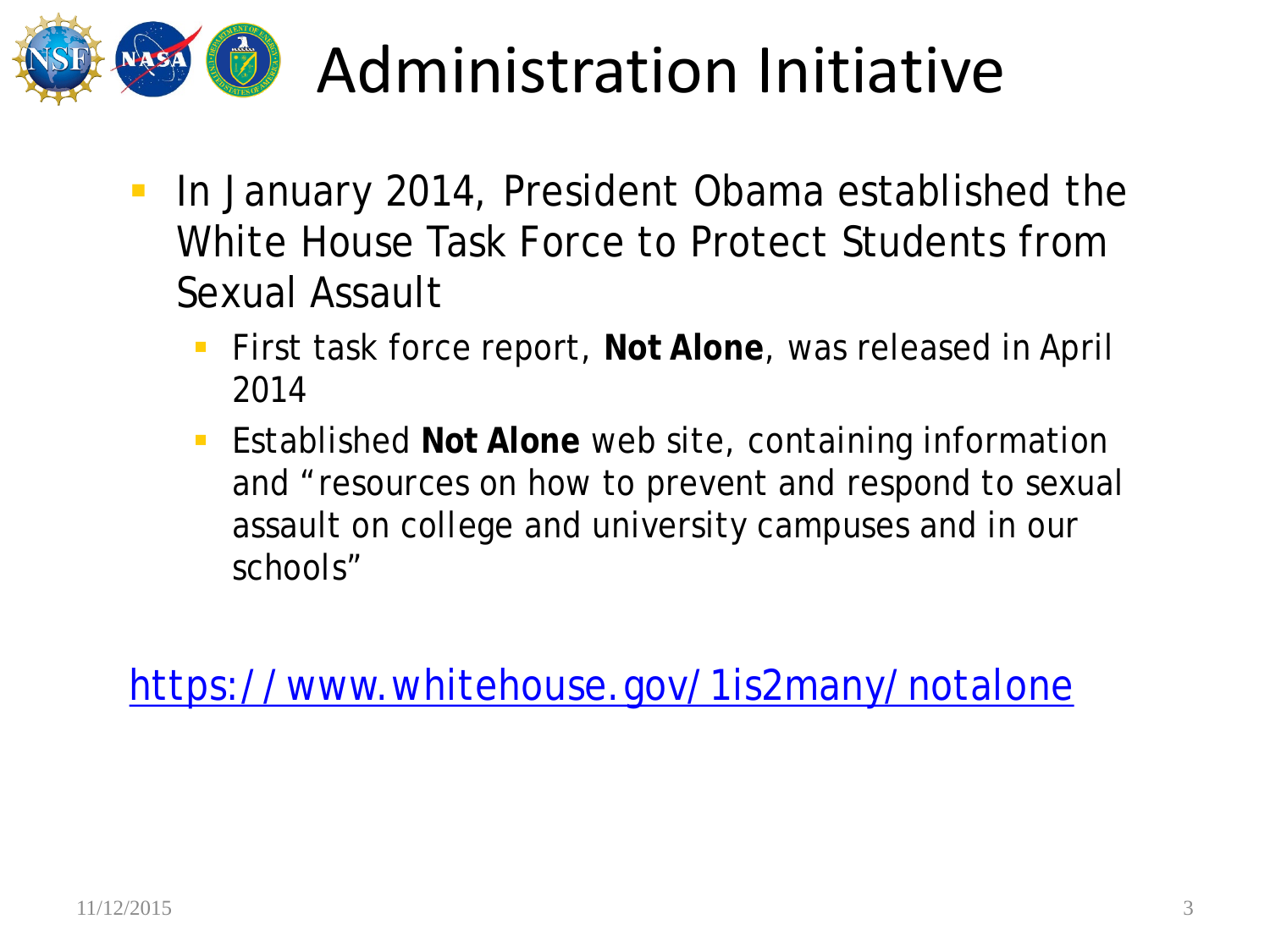

#### Awardees

- **In general, federal funding awards are made to** institutions, not to individuals
- **Individuals who perform work under federal** assistance awards remain employees of their home institutions, not of the federal government
	- Specific harassment policies beyond the mandated terms and conditions of the awards, and enforcement of those policies for their employees, are the responsibility of the institutions receiving the awards
- At federal centers/institutes/observatories, adherence to sexual harassment laws and policies is the responsibility of the managing organization or the local center management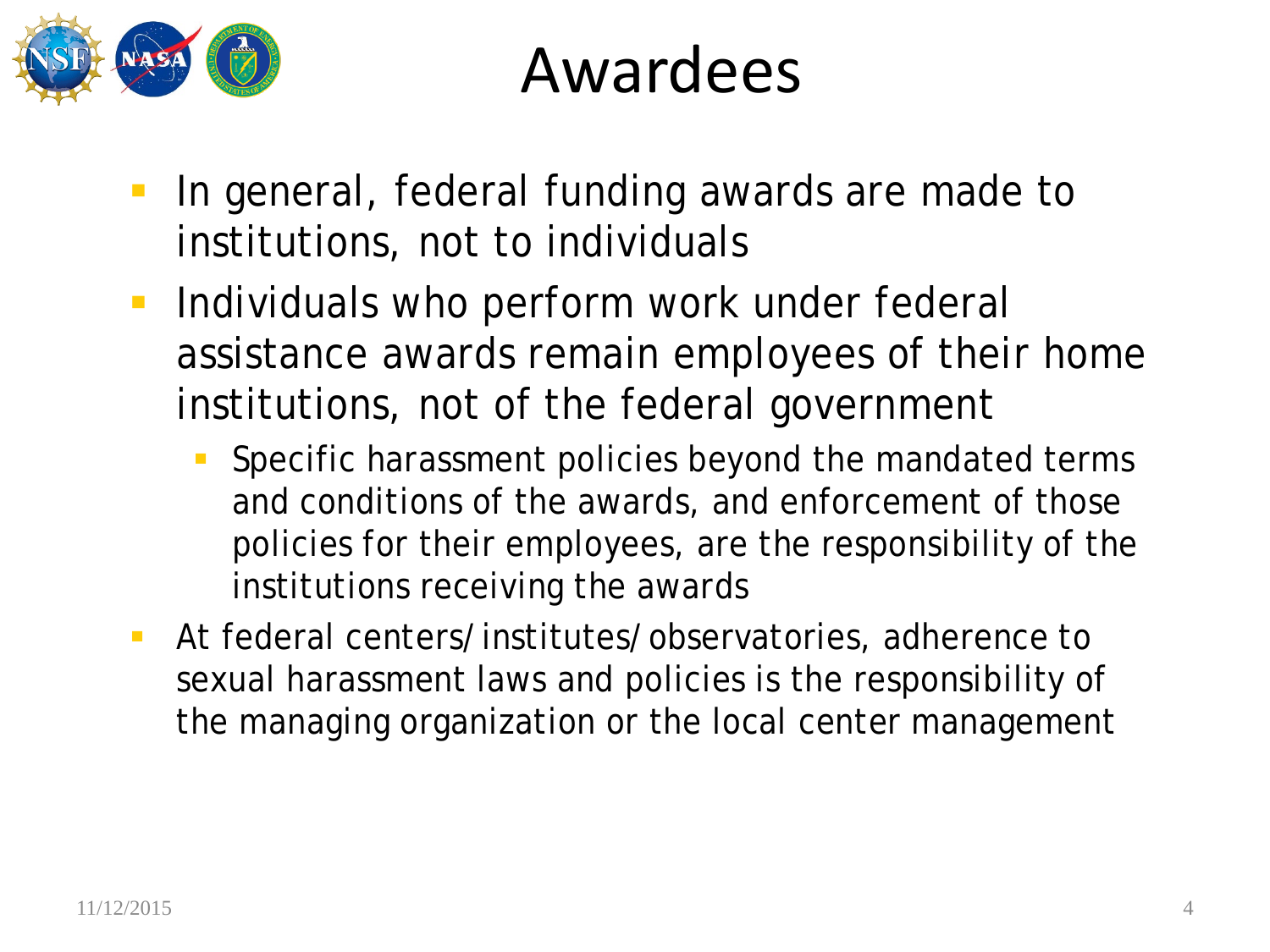

## Requirements of Federal Awards

- **Terms and Conditions of federal assistance awards** include adherence to the following laws and regulations:
	- **Title VI of Civil Rights Act of 1964**
	- Title IX of Education amendments of 1972
	- Section 504 of the Rehabilitation Act of 1973
	- Age Discrimination Act of 1975
	- Agency implementing regulations
- **Example, for NSF, see**

[http://www.nsf.gov/bfa/dias/policy/gc1/policymatrix\\_dec14.pdf](http://www.nsf.gov/bfa/dias/policy/gc1/policymatrix_dec14.pdf)

■ For contracts (e.g., DOE labs), federal requirements for contracts apply